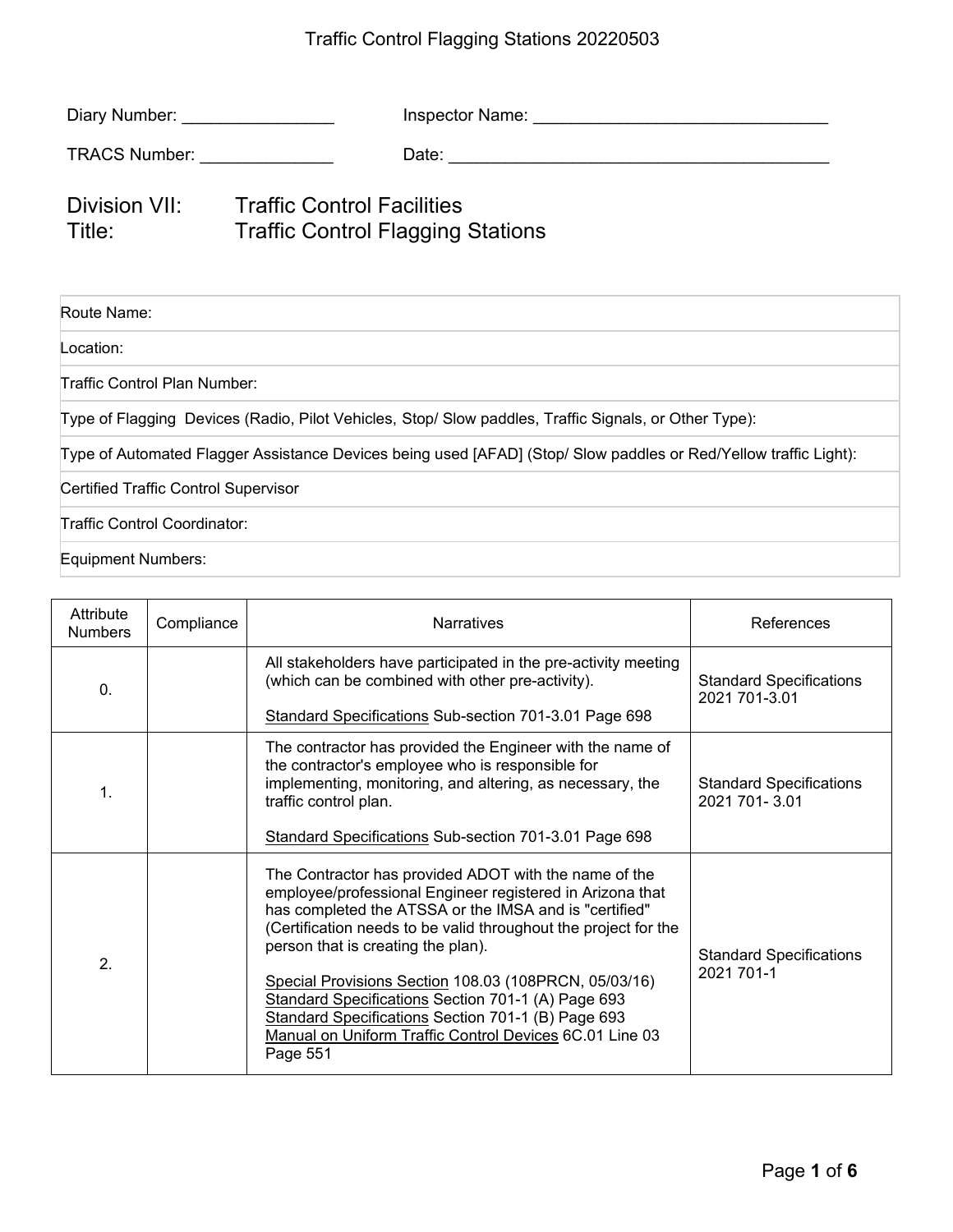| 3. | The Contractor has supplied the ADOT field office with a<br>letter certifying that the traffic control devices meet NCHRP<br>Report 350 criteria or M.A.S.H. (Manual for Assessing<br>Safety Hardware) requirements.<br>NCHRP Report 350<br>Traffic Control Design Guideline Page 5<br>Manual for Assessing Safety Hardware (M.A.S.H.) Standard<br>Specifications 2021 Sub-Section 701- 2.01 (B)(1) Page 694                                            | <b>Standard Specifications</b><br>2021 701-2.01 (B)(1) |
|----|---------------------------------------------------------------------------------------------------------------------------------------------------------------------------------------------------------------------------------------------------------------------------------------------------------------------------------------------------------------------------------------------------------------------------------------------------------|--------------------------------------------------------|
| 4. | The Contractor has submitted at the Pre-Construction<br>conference, a Certificate of Compliance for the changeable<br>message boards to be used on the project.<br>Standard Specifications 701- 3.08 Page 705                                                                                                                                                                                                                                           | <b>Standard Specifications</b><br>2021 701-3.08        |
| 5. | The contractor's and ADOT's traffic control representatives<br>have a current copy of the approved traffic control plan(s)<br>including modifications.<br>Standard Specifications Sub-section 701-1 Page 693                                                                                                                                                                                                                                            | <b>Standard Specifications</b><br>2021 701-1           |
| 6. | The Contractor has furnished verification that all civilian<br>flaggers have completed American Traffic Safety Services<br>Association (A.T.S.S.A.) or by the National Safety Council<br>shall be acceptable. The certification program is current<br>(good for 4 years).<br>ARS § 28-653<br>Standard Specifications 701-3.13 Page 708<br><b>Special Provisions</b><br>701-3.13<br>MUTCD 6E.01 Page 566                                                 | <b>Standard Specifications</b><br>2021 701-3.13        |
| 7. | When the Automated Flagger Assistance Device (A.F.A.D.)<br>is being used; it is noted on the Approved Traffic Control<br>Plan.<br>MUTCD 6E.04 Line Page or 6E.05 Line Page                                                                                                                                                                                                                                                                              | Special Provision 7017001                              |
| 8. | When the AFAD is used, it is operated by a trained team of<br>two flaggers (one flagger if conditions permit, no stations<br>shall be left unattended). Flaggers are certified by the<br>International Municipal Signal Association (IMSA), ATSSA,<br>or an approved equal, in accordance with ADOT Standard<br>Specification 701-3.13.<br>Special Provision 7017001 1.0 (B)<br>Special Provision 7017001 3.0<br>MUTCD 6E.04 Page 567 or 6E.05 Page 569 | Special Provision 7017001<br>1.0(B)                    |
| 9. | When Automated Flagger Assistance Devices are used; it<br>is positioned out of the lane of traffic and is used to control<br>road users through temporary traffic control zones. The<br>Flagger (Operator) is in a position within the Flagging zone.<br>Manual on Uniform Traffic Control Devices 6E.04 Line 01<br>Page 567                                                                                                                            | MUTCD 6E.04                                            |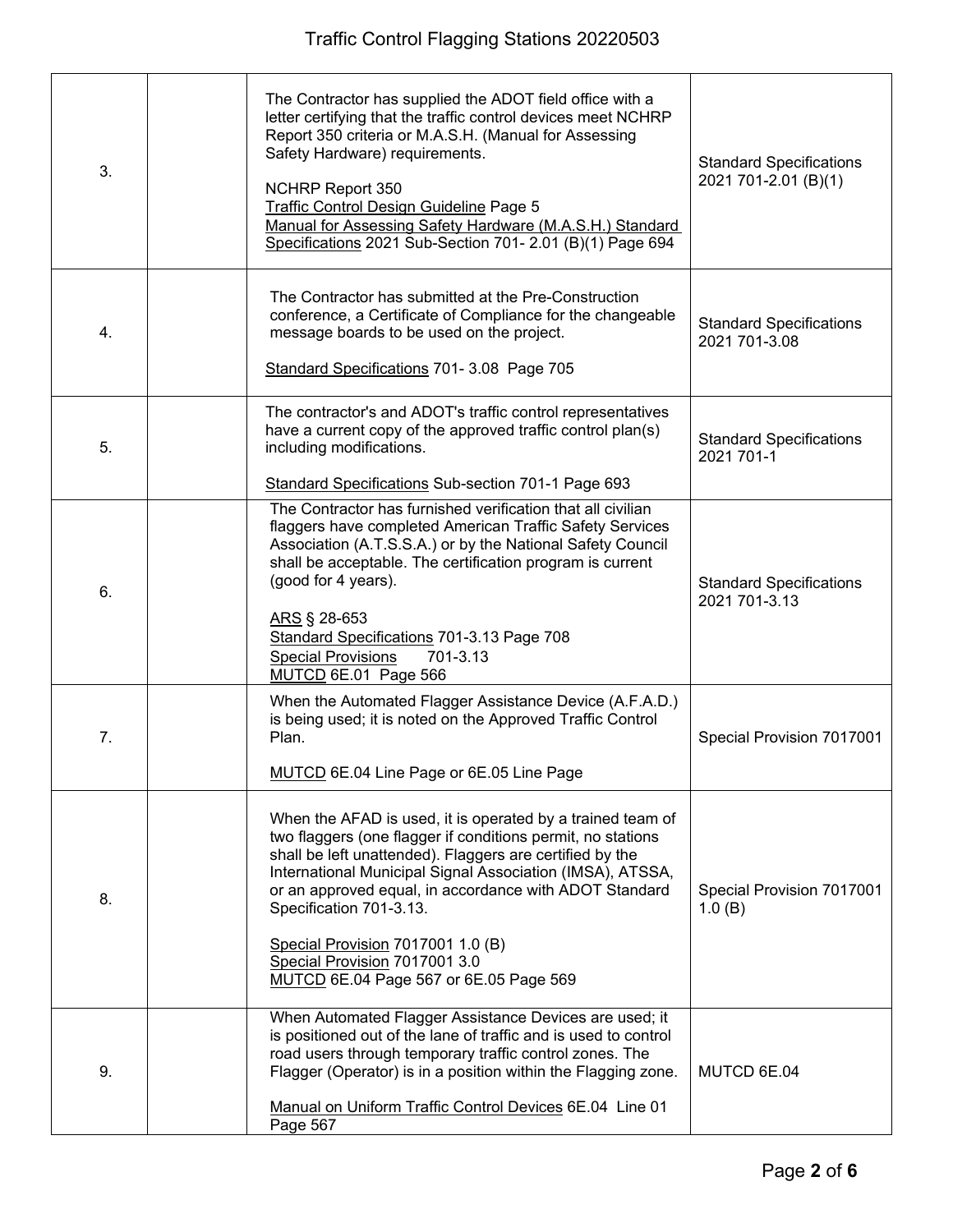| 10. | When the AFADs are used at night, they are illuminated in<br>accordance with Section 6E.08.<br>Manual on Uniform Traffic Control Devices 6E.04 Line 05<br>Page 568                                                                                                                                                                                                            | MUTCD 6E.04 |
|-----|-------------------------------------------------------------------------------------------------------------------------------------------------------------------------------------------------------------------------------------------------------------------------------------------------------------------------------------------------------------------------------|-------------|
|     | Manual on Uniform Traffic Control Devices 6E.08 Line 04<br>Page 575                                                                                                                                                                                                                                                                                                           |             |
| 11. | The AFAD's STOP/SLOW sign has an octagonal shape, is<br>fabricated of rigid material, and mounted with the bottom of<br>the sign a minimum of 6 feet above the pavement on an<br>appropriate support.<br>Manual on Uniform Traffic Control Devices 6E.05 Line 02                                                                                                              | MUTCD 6E.05 |
|     | Page 569                                                                                                                                                                                                                                                                                                                                                                      |             |
| 12. | The AFAD's STOP/SLOW sign size of the STOP/SLOW<br>sign is at least 24 x 24 inches with letters at least 8 inches<br>high. The background of the STOP face is red with white<br>letters and a border. The background of the SLOW face is<br>diamond-shaped and orange with black letters and a<br>border. Both faces of the STOP/SLOW sign are retro<br>reflectorized.        | MUTCD 6E.05 |
|     | Manual on Uniform Traffic Control Devices 6E.05 Line 02<br>Page 569                                                                                                                                                                                                                                                                                                           |             |
| 13. | In lieu of a stationary STOP/SLOW sign on the AFADs with<br>a separate gate arm, the STOP/SLOW sign may be<br>attached to a mast arm that physically blocks the approach<br>lane of traffic when the STOP face is displayed and then<br>moves to a position that does not block the approach lane<br>when the SLOW face is displayed.                                         | MUTCD 6E.05 |
|     | Manual on Uniform Traffic Control Devices 6E.05 Line 02<br>Page 569                                                                                                                                                                                                                                                                                                           |             |
| 14. | Red/Yellow Lens AFADs have at least one set of<br>CIRCULAR RED and CIRCULAR YELLOW lenses that are<br>12 inches in diameter. The lenses and their arrangement,<br>CIRCULAR RED on top and CIRCULAR YELLOW below,<br>comply with the applicable provisions for traffic signal<br>indications in Part 4.<br>Manual on Uniform Traffic Control Devices 6E.06 Line 02<br>Page 571 | MUTCD 6E.06 |
|     |                                                                                                                                                                                                                                                                                                                                                                               |             |
| 15. | The AFADs, if the set of lenses is post-mounted, the bottom<br>of the housing (including brackets) shall be at least 7 feet<br>above the pavement. If the set of lenses is located over any<br>portion of the highway that can be used by motor vehicles,<br>the bottom of the housing (including brackets) shall be at<br>least 15 feet above the pavement.                  | MUTCD 6E.06 |
|     | Manual on Uniform Traffic Control Devices 6E.06 Line 02<br>Page 571                                                                                                                                                                                                                                                                                                           |             |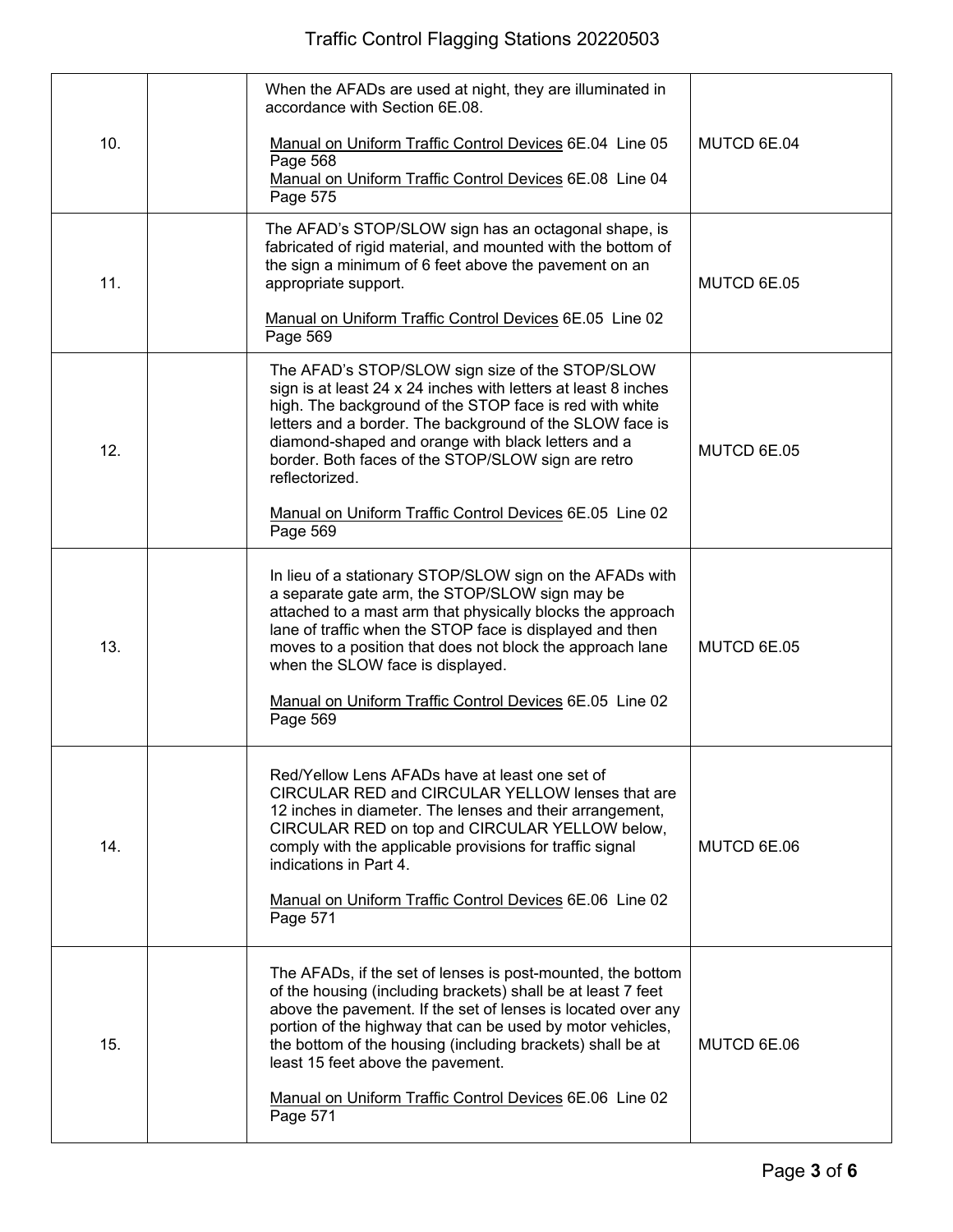| 16. | A Red/Yellow Lens AFAD that includes a gate arm that<br>descends to a down position across the approach lane of<br>traffic when the steady RED light is illuminated. A flashing<br>YELLOW light illuminates as it ascends to its upright<br>position. The gate arm is retro reflectorized on both sides,<br>and has vertical alternating red and white stripes at 16-inch<br>intervals measured horizontally as shown in Figure 8C-1.<br>MUTCD 6E.06 Line 04 Page 571 | MUTCD 6E.06                       |
|-----|-----------------------------------------------------------------------------------------------------------------------------------------------------------------------------------------------------------------------------------------------------------------------------------------------------------------------------------------------------------------------------------------------------------------------------------------------------------------------|-----------------------------------|
|     | The AFADs are equipped with conflict monitors and have                                                                                                                                                                                                                                                                                                                                                                                                                |                                   |
| 17. | the ability to print out the last ten events. Conflicts for a<br>single unit, but are not limited to, a burnt-out lamp, gate arm<br>conflicting with display, loss of power or low voltage, or both<br>(red and yellow) lights on at the same time or loss of<br>Communication between Units.<br>Special Provision 7017001 \ 7017005 3.02                                                                                                                             | Special Provision 7017005<br>3.02 |
|     | The Temporary and Portable Traffic Control (TPTC) signals                                                                                                                                                                                                                                                                                                                                                                                                             |                                   |
| 18. | have an operational plan which is not limited to, the TPTC<br>signals and their locations, signal malfunction protocol, and<br>the contractor or law enforcement response to a<br>malfunction, and is approved by the Engineer.                                                                                                                                                                                                                                       | Special Provision 7017020<br>3.0  |
|     | Special Provision 7017020 \ 7017025 3.0<br>Special Provision 7017020 \ 7017025 3.01                                                                                                                                                                                                                                                                                                                                                                                   |                                   |
| 19. | The Temporary and Portable Traffic Control will have<br>Flaggers used to control traffic during the startup of the<br>signal system and at any time in which mode changes<br>occur, such as from automatic to manual or vice versa.                                                                                                                                                                                                                                   | Special Provision 7017020<br>3.0  |
|     | Special Provision 7017020 \ 7017025 3.0                                                                                                                                                                                                                                                                                                                                                                                                                               |                                   |
| 20. | The TPTC signals are installed in accordance with the<br>manufacturer's instructions and recommendations. Signal<br>heads are positioned over a roadway and mounted a<br>minimum of 15 feet, from the bottom of the signal head,<br>above the road surface. All other side mount signal heads<br>are mounted so that the bottom of the signal head is at least<br>8 feet above the ground surface.<br>Special Provision 7017020 \ 7017025 3.01                        | Special Provision 7017020<br>3.01 |
|     | Flaggers are adjacent to the travel lane on the shoulder or                                                                                                                                                                                                                                                                                                                                                                                                           |                                   |
| 21. | inside a closed lane, and visible to approaching traffic.<br>Manual on Uniform Traffic Control Devices 6E.07 Line 06<br>Page 573<br>Manual on Uniform Traffic Control Devices 6E.08 Line 01<br>Page 575                                                                                                                                                                                                                                                               | MUTCD 6E.08                       |
| 22. | Workers are not congregating around the flagger station<br>(the flagger is standing alone). Parked vehicles are not in<br>the Clear Zone {Roadway Recovery Zone}.<br>Manual on Uniform Traffic Control Devices 6E.07 Line 06                                                                                                                                                                                                                                          | MUTCD 6E.07                       |
|     | Page 573                                                                                                                                                                                                                                                                                                                                                                                                                                                              |                                   |
| 23. | Flaggers can communicate with each other by Radio or<br>hand signals.<br>Manual on Uniform Traffic Control Devices 6C.11 Line 01<br>Page 558                                                                                                                                                                                                                                                                                                                          | MUTCD 6C.11                       |
|     |                                                                                                                                                                                                                                                                                                                                                                                                                                                                       |                                   |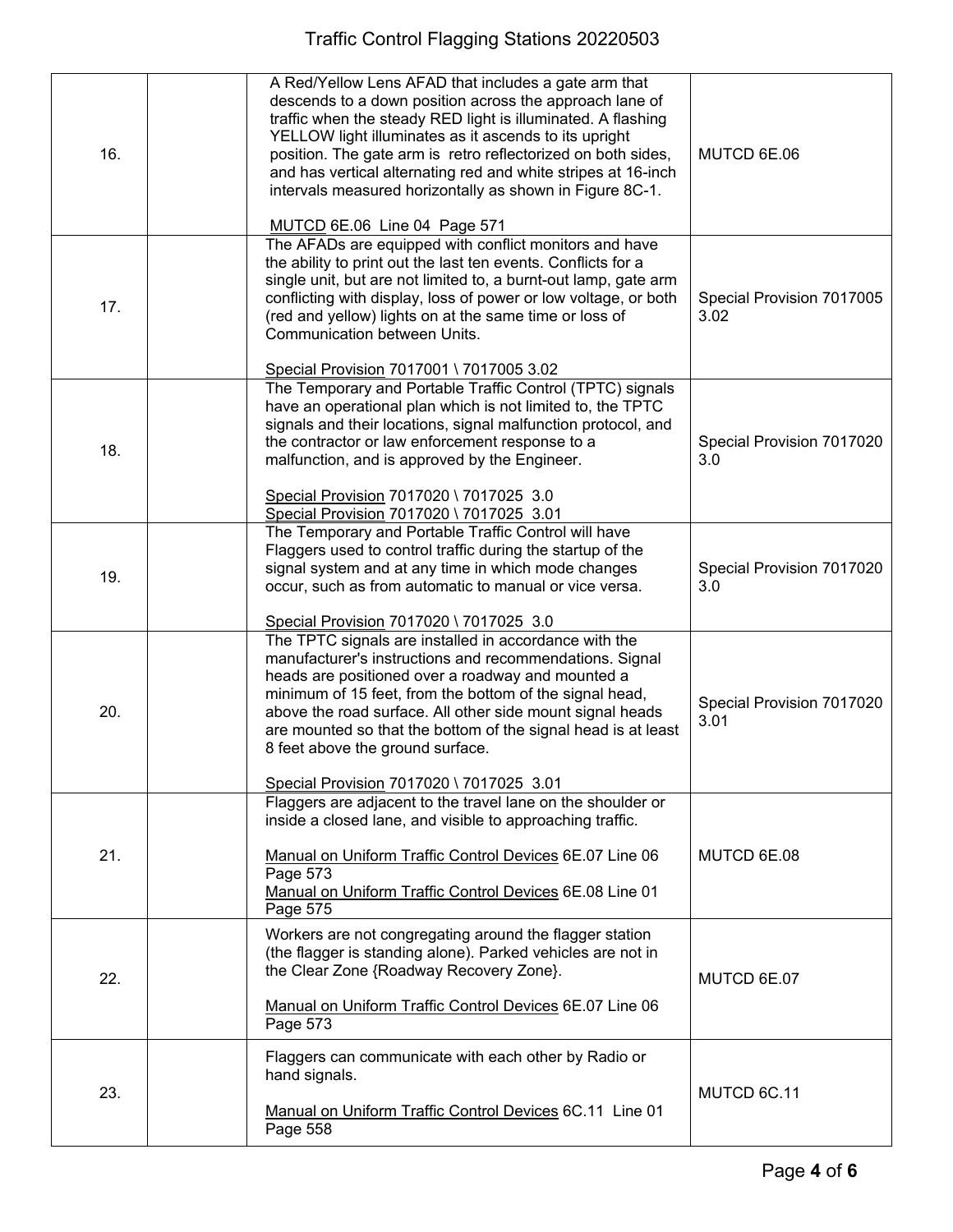| 24. | Nighttime: Flaggers wear Class 3 safety apparel meeting<br>ANSI/ISEA 107-2004 and are equipped with retro-reflective<br>stop/slow paddles.<br>Manual on Uniform Traffic Control Devices 6E.02 Line 02<br>Page 566                                                                                                                                                                                                                                                       | MUTCD 6E.02                                  |
|-----|-------------------------------------------------------------------------------------------------------------------------------------------------------------------------------------------------------------------------------------------------------------------------------------------------------------------------------------------------------------------------------------------------------------------------------------------------------------------------|----------------------------------------------|
| 25. | Flagger stations are illuminated at night; lighting does not<br>produce a glare condition to the road users or the flagger.<br>Manual on Uniform Traffic Control Devices 6E.08 Line 04<br>Page 575                                                                                                                                                                                                                                                                      | MUTCD 6E.08                                  |
| 26. | Advanced Flagger signs and spacing are correct per<br>MUTCD Chapter 6H, Typical Applications (TA 10, 13, 14, or<br>16) or Traffic Control Design Guideline SA-3 or the<br>approved Traffic Control plans.<br>Manual on Uniform Traffic Control Devices 6H.01 Page 631<br>Traffic Control Design Guideline SA-3 Page A3                                                                                                                                                  | MUTCD 6H.01                                  |
| 27. | Flagger signing is removed or covered when not in use.<br>Standard Specifications Sub-section 701-1 Page 693<br>Manual on Uniform Traffic Control Devices 6B.01 Line 09<br>Page AZ71                                                                                                                                                                                                                                                                                    | <b>Standard Specifications</b><br>2021 701-1 |
| 28. | The pilot vehicle has a "Pilot Car Follow Me" (6F.58) sign<br>mounted per MUTCD and ADOT's Traffic Control<br>Guidelines SA-3.<br>Manual on Uniform Traffic Control Devices 6C.13 Line 03<br>Page 560<br>Manual on Uniform Traffic Control Devices Figure 6F-4<br>G20-4 Page 590<br>Traffic Control Design Guideline SA-3 Page A3                                                                                                                                       | MUTCD 6C.13                                  |
| 29. | The sign stands, spring stands, and embedded posts are<br>vertical.<br>Manual on Uniform Traffic Control Devices 2A.20 Line 01<br>Page 43                                                                                                                                                                                                                                                                                                                               | MUTCD 2A.20                                  |
| 30. | Where practicable, spring stands are not used for more than<br>three days (replace with embedded posts). When signs are<br>used for long-term stationary work, they should be placed<br>on posts.<br>Standard Specifications Sub-section 701-3.02 Page 699<br>MUTCD 6F.03 Line 11 Page 581<br>Traffic Control Design Guideline Page 5<br>Construction Bulletin 11-07<br>https://azdot.gov/business/engineering-and-<br>construction/construction/construction-bulletins | <b>Construction Bulletin 11-</b><br>07       |
| 31. | All signs are mounted at right angles to the direction of<br>traffic and facing the traffic they are intended to serve.<br>Manual on Uniform Traffic Control Devices 2A.20 Line 01<br>Page 43<br>Manual on Uniform Traffic Control Devices 6F.04 Line 01<br>Page 583                                                                                                                                                                                                    | MUTCD 2A.20                                  |